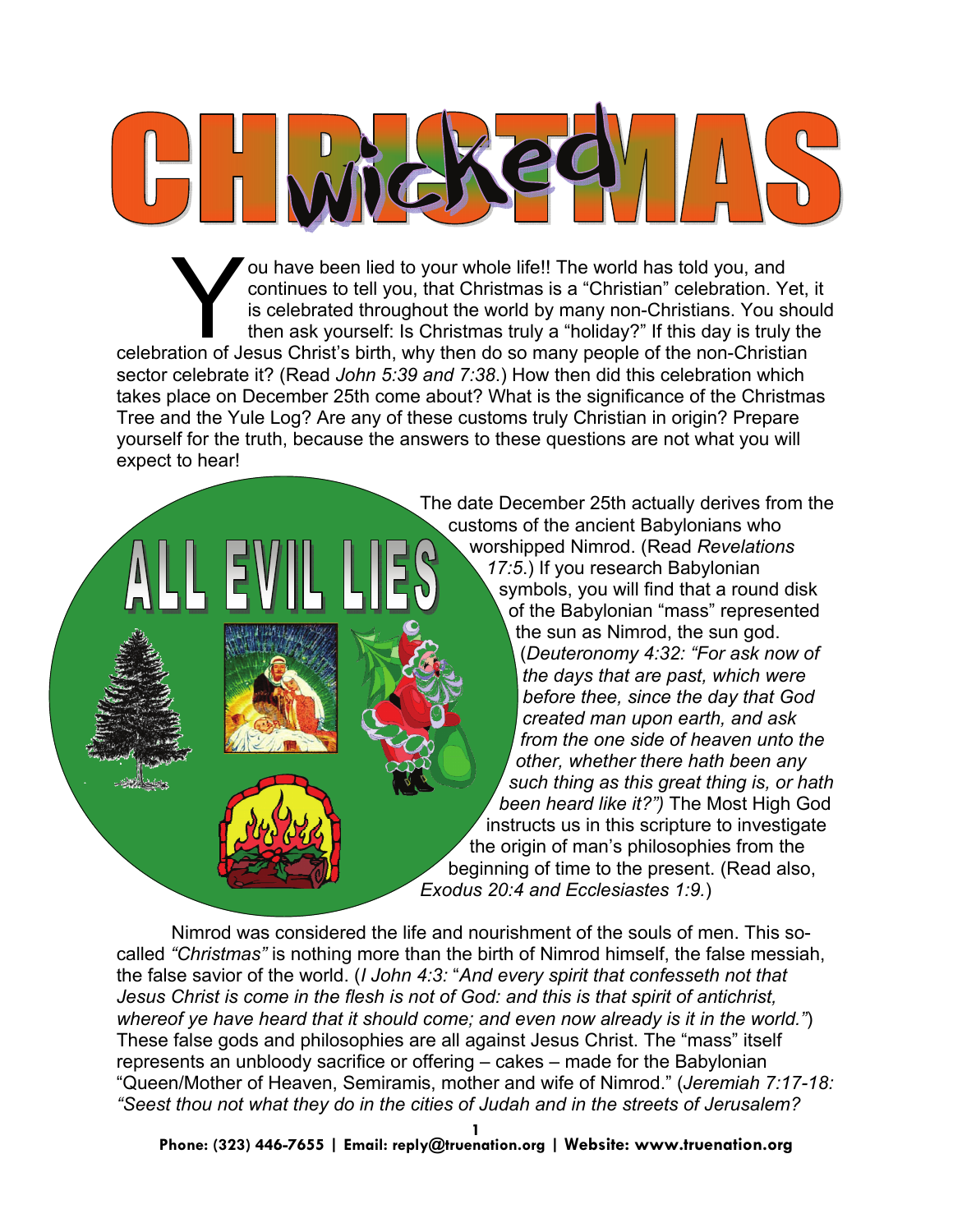*(Verse 18) The children gather wood, and the fathers kindle the fire, and the women knead their dough, to make cakes to the queen of heaven, and to pour out drink offerings unto other gods, that they may provoke me to anger.")*

This is exactly what is happening today. We as a people are worshipping the heathens' (Edomite nation – Read *Genesis 25:25*) false gods by celebrating these false holidays and traditions. The celebration of these days is moving us farther and farther away from the Most High God and Jesus Christ, making them both really angry with us!! (Read *Deuteronomy 32:17*.)

A historically correct account of the birth of Christ is recorded in the authorized 1611 King James Version of the Bible, in the book of *St. Luke 2:1-8. Verses 1 through 4* reveal to us that the Roman Empire was in rulership at the time of the birth of Christ, and that Caesar **Augustus was in** Augustus was in

power. It was a Roman law to tax will understand  $\overline{a}$  that the same today, and  $\sqrt{2}$  they are biblically  $\sqrt{2}$   $\sqrt{2}$  known as Edomites, **the "Reduction of the "Reduction"** and the "Reduction" and the "Reduction" and the "Reduction" and the "Reduction" and the "Reduction" and the "Reduction" and the "Reduction" and the "Reduction" and the "Reducti

*5 through 6* explain that **6** explain that wife, Mary,  $\bigcirc$   $\bigcirc$   $\bigcirc$   $\bigcirc$   $\bigcirc$   $\bigcirc$  traveled to (spring time),  $\sqrt{m}$   $\sqrt{m}$   $\sqrt{m}$   $\sqrt{m}$   $\sqrt{m}$  celebrate the Passover **We arithmetic and the Contract of Cleviticus 23:5-8** *and Deuteronomy 16:1 and 16),* and give birth to Jesus Christ. *Verse 7* explains that Christ was wrapped in swaddling clothes and was laid in a manger inside a house. (*St. Matthew* 

the people in the spring time, just as it  $\blacksquare$  is the governmental policy today. If you think the state of the state of the state of the state of the state of the state of the state of the state of the state of the state of the state of the state of the state of the state of the state of the sta look closely at  $\left\{\begin{array}{ccc} \end{array}\right\}$  the similarities, you nation of people who ruled Rome then, **Rome then, America** and America and America and America and America and America and America and America Nation." (Read *Genesis 25:25*.) *Verses*  Joseph and **his espoused** and  $\sim$  **1** and  $\sim$  **1** and  $\sim$  **1** and  $\sim$  **1** and  $\sim$  **1** and  $\sim$  **1** and  $\sim$  **1** and  $\sim$  **1** and  $\sim$  **1** and  $\sim$  **1** and  $\sim$  **1** and  $\sim$  **1** and  $\sim$  **1** and  $\sim$  **1** and  $\sim$  **1** a Bethlehem to  $\sqrt{ }$  pay their taxes

*2:11: "And when they were come into the house, they saw the young child with Mary his mother, and fell down, and worshipped him: and when they had opened their treasures, they presented unto him gifts; gold, and frankincense, and myrrh."*) This scriptural passage proves that Christ dwelled in a house and not outdoors in a barn. (*Job 39:9: "Will the unicorn be willing to serve thee, or abide by thy crib?"*) (*Isaiah 1:3: "The ox knoweth his owner, and the ass his master's crib ...")* These scriptures provide the understanding that a manger is simply a master's crib. *Verse 8* explains that during this time, shepherds were in the field keeping watch over their flock by night, yet the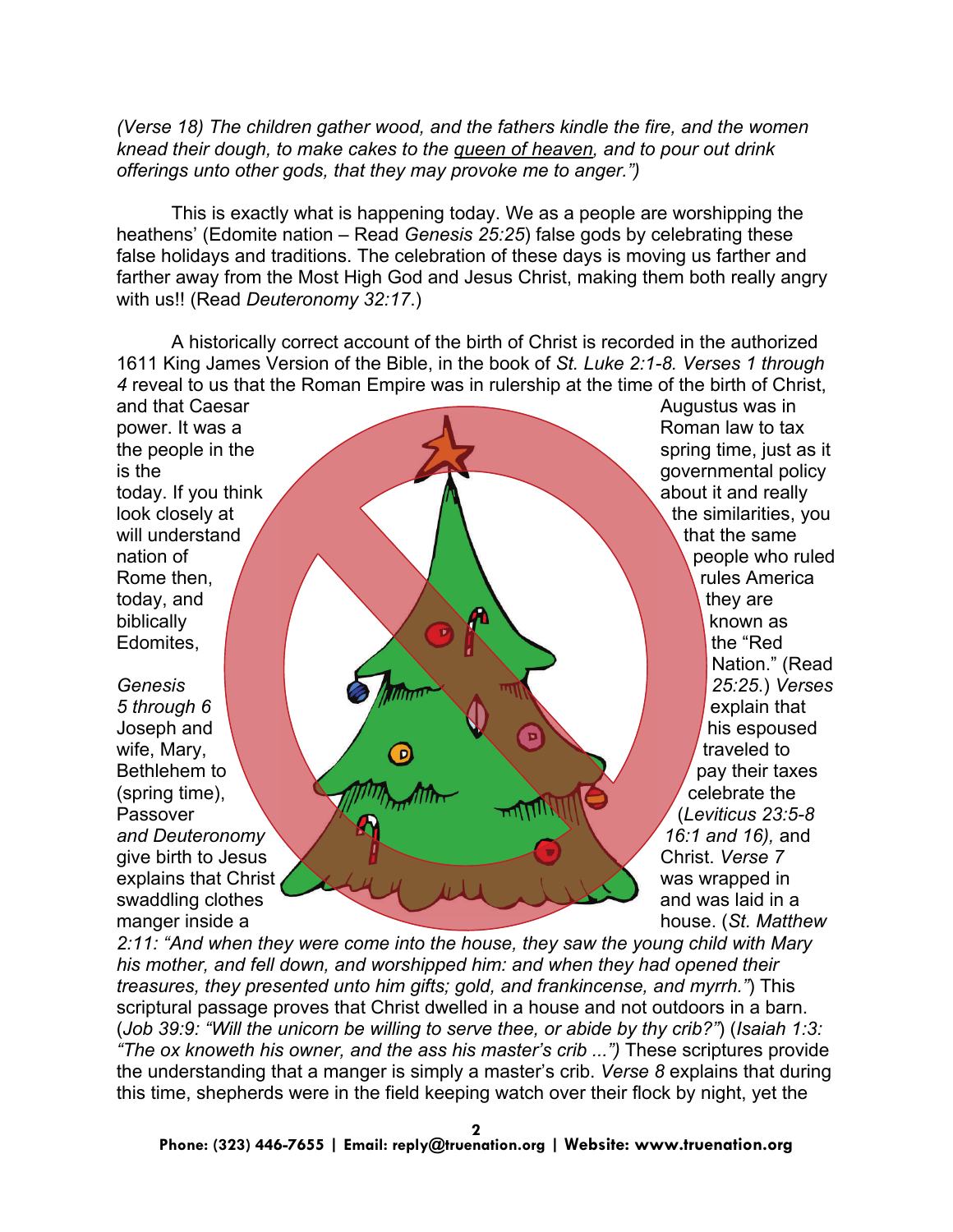world tells you that it was snowing! In the book of *II Samuel 23:20*, it is explained that it snows in Palestine, but not in the spring time, the time when Christ was born. Because it snows in the winter, it is, and should be, quite obvious why shepherds were not out at night keeping watch over their flocks. There would be no vegetation for their flocks to graze on when it snowed.

The concept of the Christmas Tree originated during the Babylonian empire in honor of King Nimrod. In the ancient times, the Christmas tree was the palm tree denoting the pagan "messiah" as Nimrod. In Roman times, the Christmas tree was the fur tree. After the untimely death of Nimrod, his mother and wife, Semiramis, propagated the doctrine of the survival of Nimrod as a spirit. She claimed that Nimrod's spirit had given life to a dead stump overnight which then became a full-grown evergreen tree. On the anniversary of Nimrod's spiritual birth which is the day we now know as December 25th, Semiramis would leave sacrifices (gifts) around this tree. This entirely accounts for the placing of the "Yule Log" into the fire on Christmas Eve, and the appearance of the Christmas Tree the next morning. (*Jeremiah 10:2-4: "Thus saith the Lord, learn not the way of the heathen, and be not dismayed at the signs of heaven; for the heathen are dismayed at them. (Verse 3): For the customs of the people are vain: for one cutteth a tree out of the forest, the work of the hands of the workman, with the axe. (Verse 4): They deck it with silver and with gold; they fasten it with nails and with hammers, that it move not."*) This passage proves Christmas traditions to be a direct disrespect to Christ. This passage also proves that the Edomite nation has indoctrinated our people into believing that cutting down a so-called Christmas Tree to put inside their houses and decorate with ornaments, is a "holy tradition." (Read also, *Amos 5:21 and Isaiah 8:20*.)

During the time of the Roman Empire, the Church became completely subverted by adopting politicians and self-seeking opportunists. Everyone sought membership in the Church, and nearly everyone was received. The reason behind everyone being accepted into the Church was that the Romans had been practicing these Babylonian customs since the beginning of the Roman Empire. Ambitious, worldly, and unscrupulous men sought office in the Church for social and political influence. The Roman Catholic Church intertwined biblical truth and Babylonian pagan customs. (Read *I Corinthians 14:33*.) (*St. Mark 7:7-8: "Howbeit in vain do they worship me, teaching for doctrines the commandments of men. (Verse 8): For laying aside the commandment of God, ye hold the tradition of men, as the washing of pots and cups: and many other such like things ye do."*)

Pastors and priests around the world are teaching the same theology, philosophy, ideology, and traditions as they did in Rome. Pagan ceremonies were gradually incorporated into religious worship, and pagan feasts became church festivals under a new name. The Roman Catholic Church moved to adopt the birth of Nimrod into the Christian calendar, and converted Nimrod's "renovated spiritual birth" into the birth of our Lord Jesus Christ.

(*Ephesians 4:14* states: *"That we henceforth be no more children, tossed to and*